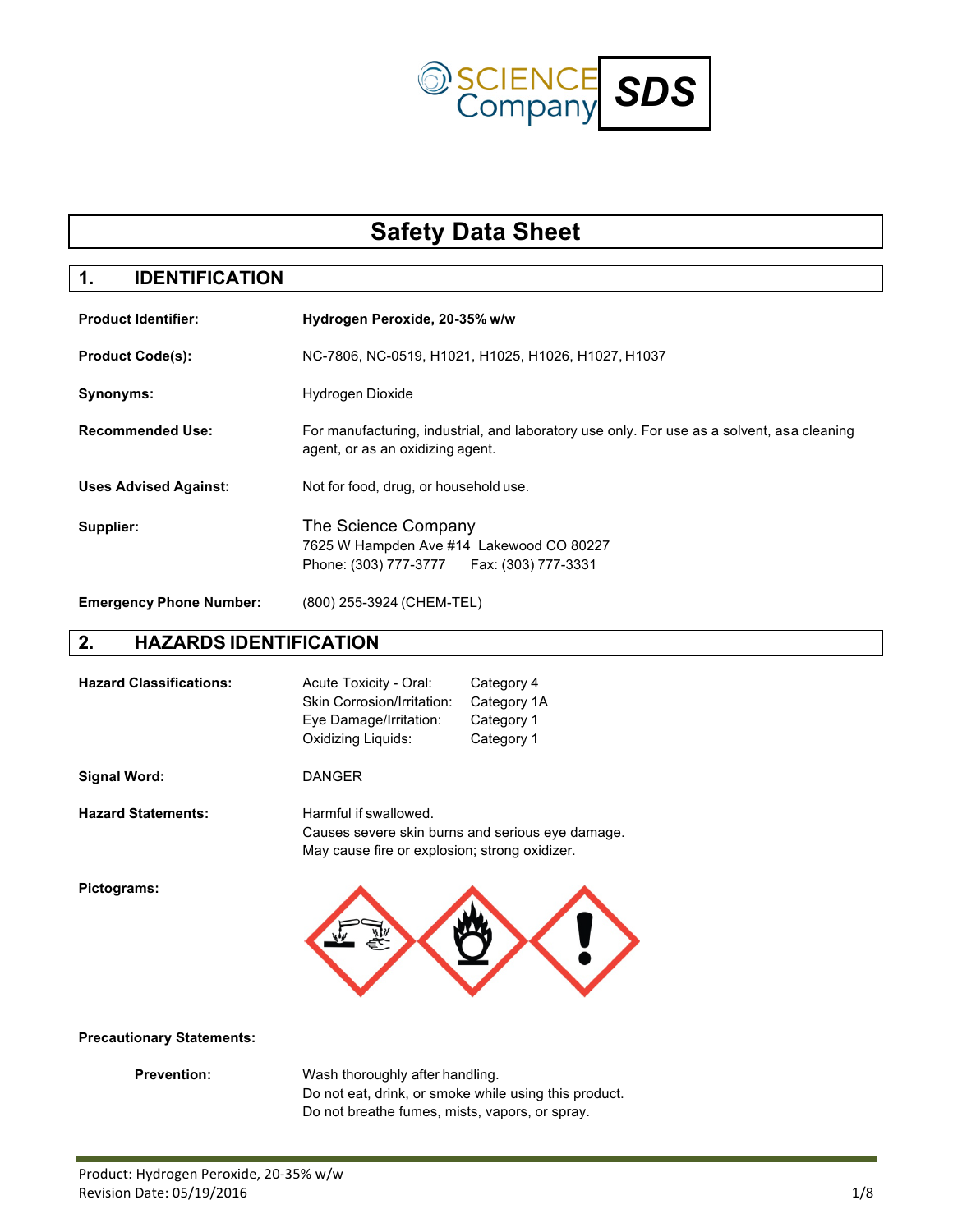|                                                    | Wear protective gloves, protective clothing, eye protection, and face protection.<br>Keep away from heat.<br>Keep away from clothing and other combustible materials.<br>Take any precaution to avoid mixing with combustibles.<br>Wear fire resistant clothing.                                                                                                                                                                                                                                                                                                                                                                                                                                                                                                                                                       |
|----------------------------------------------------|------------------------------------------------------------------------------------------------------------------------------------------------------------------------------------------------------------------------------------------------------------------------------------------------------------------------------------------------------------------------------------------------------------------------------------------------------------------------------------------------------------------------------------------------------------------------------------------------------------------------------------------------------------------------------------------------------------------------------------------------------------------------------------------------------------------------|
| <b>Response:</b>                                   | Immediately call a poison center or doctor.<br>If swallowed: Rinse mouth. Do NOT induce vomiting.<br>If on skin (or hair): Take off immediately all contaminated clothing. Rinse skin with water.<br>Wash contaminated clothing before reuse.<br>If inhaled: Remove person to fresh air and keep comfortable for breathing.<br>If in eyes: Rinse cautiously with water for several minutes. Remove contact lenses if present<br>and easy to do. Continue rinsing.<br>If on clothing: Rinse immediately contaminated clothing and skin with plenty of water before<br>removing clothes.<br>In case of major fire and large quantities: Evacuate area. Fight fire remotely due to the risk<br>of explosion.<br>In case of fire: Use water spray, dry powder, alcohol resistant foam, or carbon dioxide to<br>extinguish. |
| Storage:                                           | Store locked up.                                                                                                                                                                                                                                                                                                                                                                                                                                                                                                                                                                                                                                                                                                                                                                                                       |
| Disposal:                                          | Dispose of contents and container in accordance with local, regional, national, and<br>international regulations.                                                                                                                                                                                                                                                                                                                                                                                                                                                                                                                                                                                                                                                                                                      |
| <b>Hazards Not Otherwise</b><br><b>Classified:</b> | May pose a pressure hazard when sealed. Use vented containers to avoid hazardous<br>pressure buildup.<br>May be hazardous to the aquatic environment.                                                                                                                                                                                                                                                                                                                                                                                                                                                                                                                                                                                                                                                                  |
| <b>Toxicity Statement:</b>                         | Not applicable.                                                                                                                                                                                                                                                                                                                                                                                                                                                                                                                                                                                                                                                                                                                                                                                                        |

## **3. COMPOSITION AND INFORMATION ON INGREDIENTS**

| <b>Component</b>  | <b>Common Name / Synonyms</b> | CAS#      | <b>Chemical Formula</b>       | % by Weight |
|-------------------|-------------------------------|-----------|-------------------------------|-------------|
| Water             | Water                         | 7732-18-5 | H <sub>2</sub> O              | $65 - 80$   |
| Hydrogen Peroxide | Hydrogen Dioxide              | 7722-84-1 | H <sub>2</sub> O <sub>2</sub> | $20 - 35$   |

**Trade Secret Statement:** Not applicable.

#### **4. FIRST AID MEASURES**

#### **First Aid Procedures:**

| Inhalation:          | Move to fresh air. If breathing is difficult, give oxygen. If not breathing, give artificial<br>respiration. Immediately call a poison center or doctor.                                                                                                        |
|----------------------|-----------------------------------------------------------------------------------------------------------------------------------------------------------------------------------------------------------------------------------------------------------------|
| Ingestion:           | Do not induce vomiting unlessdirected to do so by medical personnel. If vomiting occurs,<br>keep head low so that vomit does not enter lungs. Rinse mouth. Never give anything by<br>mouth to an unconscious person. Immediately call a poison center ordoctor. |
| <b>Skin Contact:</b> | Wash skin with plenty of water for at least 15 minutes. Remove contaminated clothing and<br>shoes. Wash clothing before reuse. Call a doctor if symptoms persist.                                                                                               |
| <b>Eve Contact:</b>  | Check for and remove contact lenses. Immediately flush eyes with gentle butlarge stream<br>of water for at least 15 minutes, lifting lower and upper eyelids occasionally. Immediately<br>call a doctor.                                                        |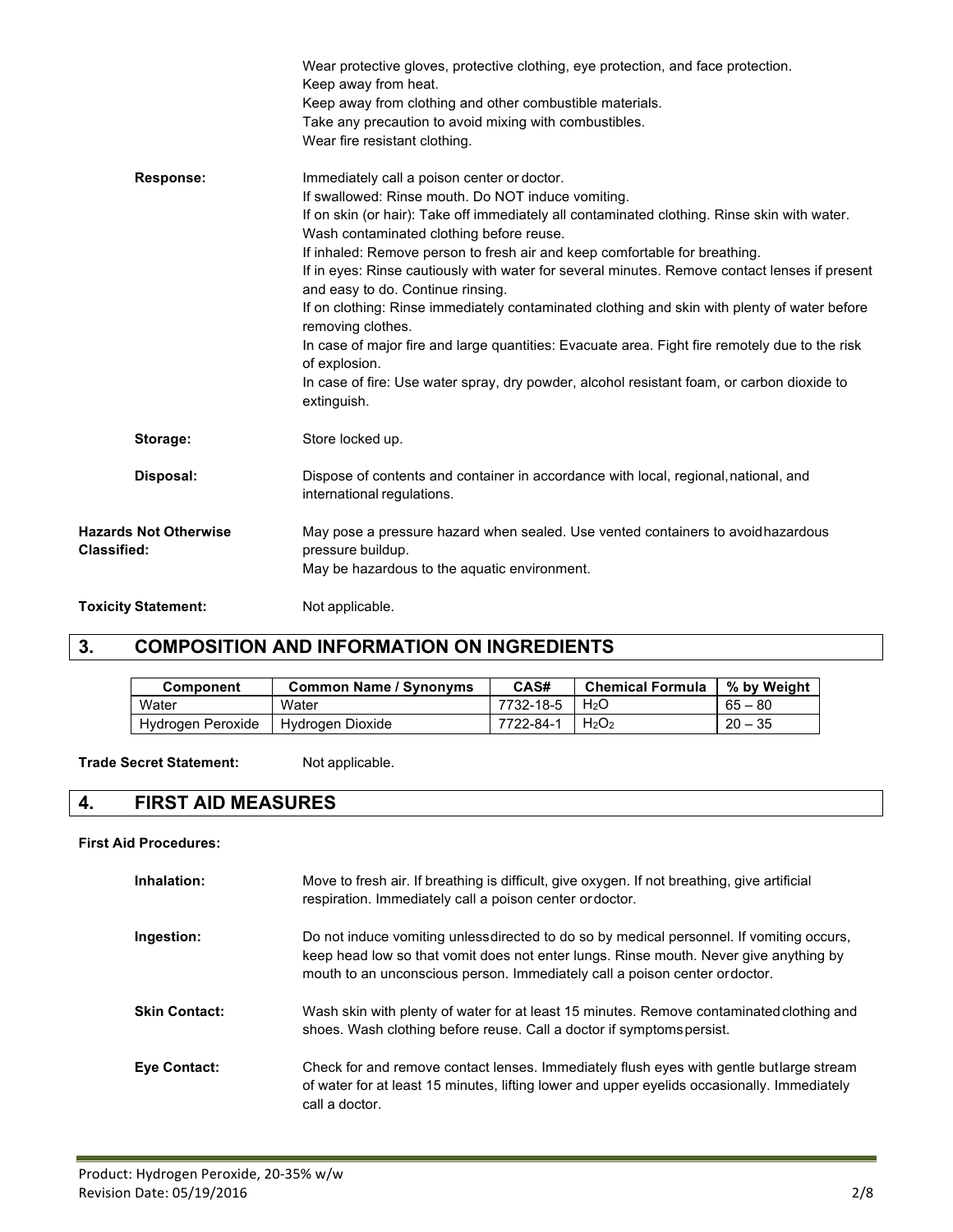| <b>General Advice:</b>                        | Poison information centers in each state can provide additional assistance for scheduled<br>poisons. Ensure that medical personnel and those providing first aid are aware of the<br>material(s) involved and take precautions to protect themselves.          |
|-----------------------------------------------|----------------------------------------------------------------------------------------------------------------------------------------------------------------------------------------------------------------------------------------------------------------|
| Symptoms and Effects:                         | Ingestion may cause burns, abdominal pain, nausea, vomiting, convulsions, and organ<br>damage. Inhalation may cause coughing, pneumonia, burns, hoarseness. Contact with skin<br>may cause burns and discoloration. Contact with eyes may cause tissue damage. |
| Immediate Medical Care/<br>Special Treatment: | If you feel unwell or are concerned, get medical attention immediately. Treat<br>symptomatically. Symptoms may be delayed.                                                                                                                                     |

#### **5. FIREFIGHTING MEASURES**

| <b>Suitable Extinguishing Media:</b>                                  | Water spray, dry powder, alcohol resistant foam, carbon dioxide.                                                                                                                                                                                                                                                                                |
|-----------------------------------------------------------------------|-------------------------------------------------------------------------------------------------------------------------------------------------------------------------------------------------------------------------------------------------------------------------------------------------------------------------------------------------|
|                                                                       | Unsuitable Extinguishing Media: Do not use a solid (straight) water stream, as it may scatter and spread fire.                                                                                                                                                                                                                                  |
| <b>Hazardous Combustion</b><br><b>Products:</b>                       | Excessive thermal conditions may yield corrosive and/or toxic fumes.                                                                                                                                                                                                                                                                            |
| <b>Specific Hazards:</b>                                              | Oxidizer. Contact with combustible and organic material may cause fire. This product will<br>accelerate burning when involved in a fire. May cause explosion hazard if contacted with<br>flammable materials or if heated.                                                                                                                      |
| Special Protective Equipment/<br><b>Precautions for Firefighters:</b> | As in any fire, wear MSHA/NIOSH-approved (or equivalent), self-contained, positive-<br>pressure or pressure-demand breathing apparatus and full protective gear. Use water spray<br>to cool unopened containers. Move containers from fire area, if you can do so without risk.<br>In the event of fire and/or explosion, do not breathe fumes. |

#### **6. ACCIDENTAL RELEASE MEASURES**

| <b>Personal Precautions and</b><br><b>Protective Equipment:</b> | Ventilate area of leak or spill. Isolate hazard area and keep unnecessary and unprotected<br>personnel away from the area of the leak or spill. Keep upwind. Wear appropriate personal<br>protective equipment (see Section 8). Avoid contact with eyes, skin, clothing, and<br>combustible materials.                                                                                                |
|-----------------------------------------------------------------|-------------------------------------------------------------------------------------------------------------------------------------------------------------------------------------------------------------------------------------------------------------------------------------------------------------------------------------------------------------------------------------------------------|
| <b>Emergency Procedures:</b>                                    | In case of chemical emergency, or if unsure how to address an accidental release, consult a<br>professional (see Section 1).                                                                                                                                                                                                                                                                          |
| <b>Methods for Containment:</b>                                 | Stop the flow of material, if this is without risk. Prevent entry into waterways, sewer,<br>basements, or confined areas. Dike the spilled material, where this is possible. Product<br>should not be released to the environment. Contain and recover liquid when possible.                                                                                                                          |
| <b>Methods for Cleanup:</b>                                     | Keep combustibles away from spilled material. Absorb spill with an inert material (e.g.<br>vermiculite, dry sand, earth, cloth, or fleece) and place in a non-combustible container for<br>reclamation or disposal. Do not flush to sewer. Clean contaminated surface thoroughly.<br>Never return spills in original containers for reuse. Clean up in accordance with all<br>applicable regulations. |

### **7. HANDLING AND STORAGE**

**Handling:** Wear personal protective equipment (see Section 8). Use only in well-ventilatedareas. Provide sufficient air exchange and/or exhaust in work areas. Avoid contact with skin, eyes, clothing, and combustible materials. Do not breathe vapors or spray mist. Do not ingest. When using, do not eat, drink, or smoke. Keep away from incompatible materials (see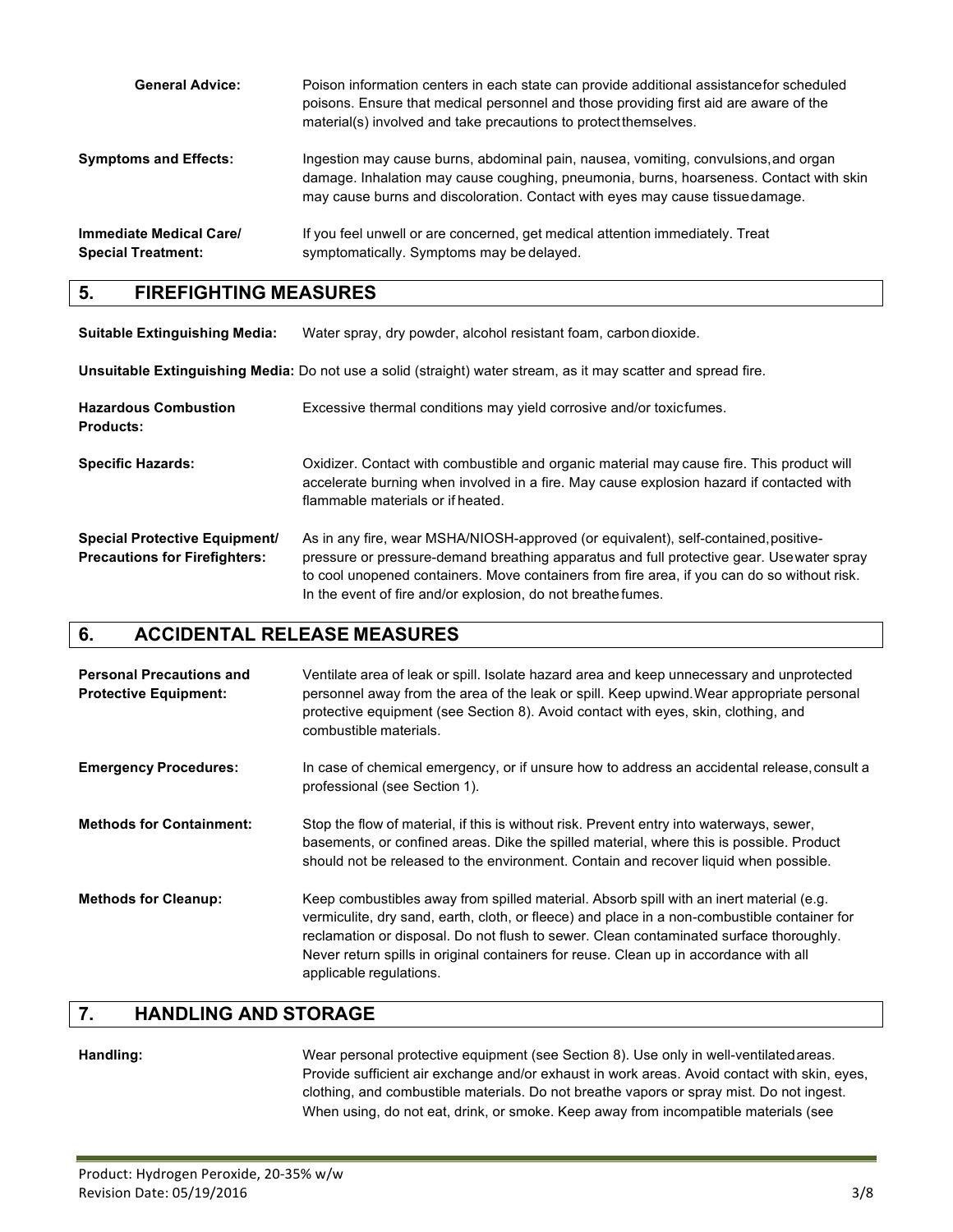Section 10). Handle in accordance with good industrial hygiene and safety practice. Wash thoroughly after handling. Containers of this material may be hazardous when empty, as they retain product residues. Observe all warnings and precautions listed for this product.

**Storage:** Store in a cool, dry, ventilated area. Keep out of light and away from heat and sources of ignition. Store in a segregated and approved area away from incompatible materials (see Section 10). Store in original container. Ensure container is vented. Keep containers tightly closed and upright. Keep away from food, drink, and animal feed. Keep out of the reach of children. Comply with all national, state, and local codes pertaining to the storage, handling, dispensing, and disposal of this product.

#### **8. EXPOSURE CONTROLS AND PERSONAL PROTECTION**

| <b>Exposure Limits:</b>                                                      | Water:                                                                                                                                                                                                                                                                                                                                                 | No information found.       |                                                                                                                                                                                                                                                                                                                                                                                                                                                                                              |
|------------------------------------------------------------------------------|--------------------------------------------------------------------------------------------------------------------------------------------------------------------------------------------------------------------------------------------------------------------------------------------------------------------------------------------------------|-----------------------------|----------------------------------------------------------------------------------------------------------------------------------------------------------------------------------------------------------------------------------------------------------------------------------------------------------------------------------------------------------------------------------------------------------------------------------------------------------------------------------------------|
|                                                                              | Hydrogen Peroxide:                                                                                                                                                                                                                                                                                                                                     | ACGIH (TLV):<br>OSHA (PEL): | 1 ppm<br>1 ppm<br>1.4 mg/m <sup>3</sup>                                                                                                                                                                                                                                                                                                                                                                                                                                                      |
| <b>Engineering Controls:</b>                                                 | Ensure adequate ventilation. Ventilation rates should be matched to conditions. If<br>applicable, use process enclosures, local exhaust ventilation, or other engineering controls<br>to maintain airborne levels below recommended exposure limits. If exposure limits have not<br>been established, maintain airborne levels to an acceptable level. |                             |                                                                                                                                                                                                                                                                                                                                                                                                                                                                                              |
| <b>Personal Protective Measures:</b>                                         |                                                                                                                                                                                                                                                                                                                                                        |                             |                                                                                                                                                                                                                                                                                                                                                                                                                                                                                              |
| <b>Eye/Face Protection:</b>                                                  | wash station and accessible rinse facilities in work area.                                                                                                                                                                                                                                                                                             |                             | Wear safety glasses with side shields or goggles and a face shield. Maintainapproved eye                                                                                                                                                                                                                                                                                                                                                                                                     |
| <b>Skin Protection:</b>                                                      | resistant gloves.                                                                                                                                                                                                                                                                                                                                      |                             | Wear appropriate chemical resistant clothing (with long sleeves) and appropriate chemical                                                                                                                                                                                                                                                                                                                                                                                                    |
|                                                                              |                                                                                                                                                                                                                                                                                                                                                        |                             | Respiratory Protection: An air-purifying, NIOSH-approved respirator with appropriate cartridge or canister may be<br>permissible under certain circumstances where airborne concentrations are expected to<br>exceed exposure limits. Use a positive-pressure, air-supplied respirator if there is any<br>potential for an uncontrolled release, if exposure levels are unknown, or if any other<br>circumstances exist where air-purifying respirators may not provide adequate protection. |
| <b>Specific Requirements</b><br>for Personal Protective<br><b>Equipment:</b> | glove manufacturers.                                                                                                                                                                                                                                                                                                                                   |                             | Ensure that glove material is compatible with this product. This information is available from                                                                                                                                                                                                                                                                                                                                                                                               |

#### **9. PHYSICAL AND CHEMICAL PROPERTIES**

*Unless otherwise indicated, all properties are given at 25 °C and standard pressure.*

| Appearance:                       | Colorless, transparent liquid.              |
|-----------------------------------|---------------------------------------------|
| Odor:                             | Slight, acrid.                              |
| <b>Odor Threshold:</b>            | No information found.                       |
| Formula Weight:                   | $34.01$ (as H <sub>2</sub> O <sub>2</sub> ) |
| pH:                               | < 4.0                                       |
| <b>Melting/Freezing Point:</b>    | $\leq 0$ °C                                 |
| <b>Boiling Point/Range:</b>       | $>$ 100 °C                                  |
| <b>Decomposition Temperature:</b> | No information found.                       |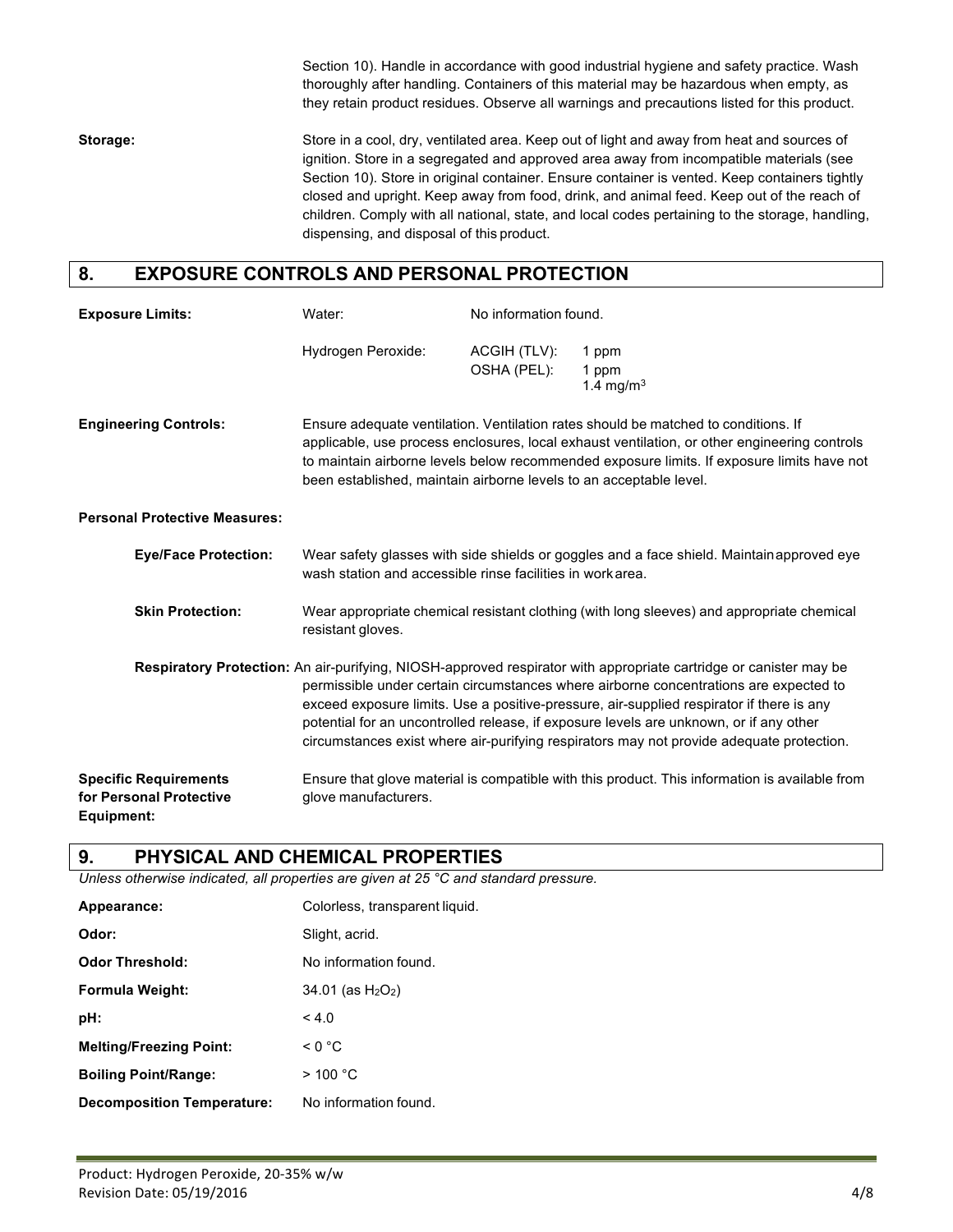| <b>Flash Point:</b>                                | Not applicable.             |
|----------------------------------------------------|-----------------------------|
| <b>Auto-ignition Temperature:</b>                  | Not applicable.             |
| <b>Flammability:</b>                               | Not applicable.             |
| <b>Flammability/Explosive Limits:</b>              | Not applicable.             |
| Solubility:                                        | Miscible with water, ether. |
| <b>Vapor Pressure:</b>                             | $\leq$ 23.25 mmHg at 20 °C  |
| <b>Vapor Density:</b>                              | 1.1 (Air = 1)               |
| <b>Specific Gravity:</b>                           | $1.07 - 1.11$ (Water = 1)   |
| <b>Evaporation Rate:</b>                           | $<$ 1 (Butyl Acetate = 1)   |
| <b>Viscosity:</b>                                  | No information found.       |
| <b>Partition Coefficient</b><br>(n-octanol/water): | No information found.       |

## **10. STABILITY AND REACTIVITY**

| <b>Reactivity Data:</b>                              | Corrosive, Oxidizer, See Section 11.                                                                                                                                                                               |
|------------------------------------------------------|--------------------------------------------------------------------------------------------------------------------------------------------------------------------------------------------------------------------|
| <b>Chemical Stability:</b>                           | Degrades nonhazardously under normal storage conditions. May decompose ifheated.                                                                                                                                   |
| <b>Conditions to Avoid:</b>                          | Heat, light, incompatible materials.                                                                                                                                                                               |
| <b>Incompatible Materials:</b>                       | Reducing agents, combustible materials, organic materials, metals, acids, alkalis.                                                                                                                                 |
| <b>Hazardous Decomposition</b><br><b>Products:</b>   | May decompose upon heating to produce corrosive and/or toxic fumes.                                                                                                                                                |
| <b>Possibility of Hazardous</b><br><b>Reactions:</b> | May react vigorously, violently, or explosively if exposed to extreme thermal conditions or to<br>the incompatible materials listed above. Decomposes into water and oxygen, which may<br>cause a pressure hazard. |
| <b>Hazardous Polymerization:</b>                     | Will not occur.                                                                                                                                                                                                    |

### **11. TOXICOLOGICAL INFORMATION**

| <b>Routes of Exposure:</b> | Inhalation, ingestion, skin contact, eye contact. |                                                                                                                                                                                                                                                                                                                      |                                                                               |
|----------------------------|---------------------------------------------------|----------------------------------------------------------------------------------------------------------------------------------------------------------------------------------------------------------------------------------------------------------------------------------------------------------------------|-------------------------------------------------------------------------------|
| <b>Acute Effects:</b>      |                                                   | Corrosive. Harmful if swallowed, inhaled, absorbed through the skin, or exposed to the<br>eyes. May cause burns to the eyes, skin, respiratory tract, and gastrointestinal tract. May<br>affect the central nervous system, respiratory system, brain, blood, gastrointestinal system,<br>and cardiovascular system. |                                                                               |
| <b>Chronic Effects:</b>    |                                                   | Prolonged or repeated exposure may cause dermatitis, corneal damage, metabolic effects,<br>respiratory effects, blood effects, mutagenic effects, and cancer.                                                                                                                                                        |                                                                               |
| <b>Toxicological Data:</b> | Water:                                            | Not applicable.                                                                                                                                                                                                                                                                                                      |                                                                               |
|                            | Hydrogen Peroxide:                                | $LD_{50}$ Oral. Rat:<br>LD <sub>50</sub> Dermal, Rat:                                                                                                                                                                                                                                                                | 376 mg/kg<br>> 2000 mg/kg<br>Causes skin and eye damage based on animal data. |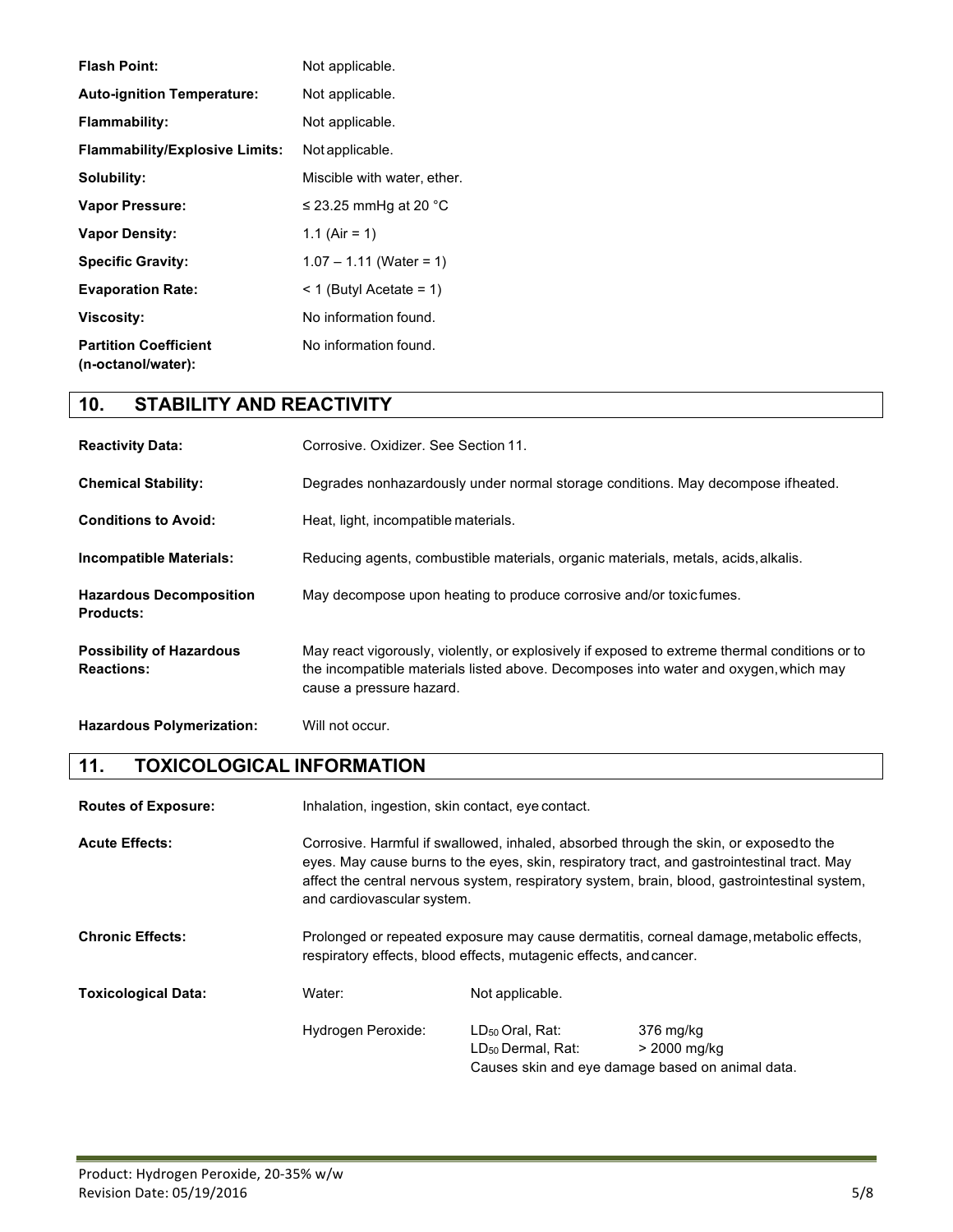| <b>Symptoms of Exposure:</b> | Irritation, ataxia, convulsions, dyspnea, ocular clouding, corneal edema, coughing,<br>lacrimation, insomnia, headache, numbness, ulceration of nasal tissue, chemical<br>pneumonia, unconsciousness, nausea, vomiting, hypermotility, diarrhea, difficulty<br>swallowing, stomach distension, cerebral swelling. |
|------------------------------|-------------------------------------------------------------------------------------------------------------------------------------------------------------------------------------------------------------------------------------------------------------------------------------------------------------------|
| <b>Carcinogenic Effects:</b> | May cause cancer based on animal data.                                                                                                                                                                                                                                                                            |
| <b>ACGIH:</b>                | A3 – Confirmed animal carcinogen with unknown relevance to humans                                                                                                                                                                                                                                                 |
| <b>IARC:</b>                 | 3 – Not classifiable for human                                                                                                                                                                                                                                                                                    |

## **12. ECOLOGICAL INFORMATION**

| <b>Ecotoxicological Data:</b>         | No information found.<br>Water:                                                                                                                                                                        |  |
|---------------------------------------|--------------------------------------------------------------------------------------------------------------------------------------------------------------------------------------------------------|--|
|                                       | Hydrogen Peroxide:<br>EC <sub>50</sub> , Water Flea (Daphnia magna):<br>2.4 mg/L 48 h<br>LC <sub>50</sub> , Rainbow Trout (Oncorhynchus mykiss):<br>22 mg/L 96 h                                       |  |
| <b>Persistence and Degradability:</b> | Readily biodegradable. Not expected to bioaccumulate.                                                                                                                                                  |  |
| <b>Environmental Effects:</b>         | May be hazardous to the aquatic environment. Avoid exposure to the environment.                                                                                                                        |  |
| 13.<br><b>DISPOSAL INFORMATION</b>    |                                                                                                                                                                                                        |  |
| <b>Disposal Instructions:</b>         | All wastes must be handled in accordance with local, state, and federal regulations.<br>Minimize exposure to product waste (see Section 8). Do not dispose unused waste down<br>drains or into sewers. |  |

| <b>Contaminated Packaging:</b> | Because emptied containers retain product residue, follow label warnings even after  |  |
|--------------------------------|--------------------------------------------------------------------------------------|--|
|                                | container is emptied. Offer rinsed packaging material to local recycling facilities. |  |

**Waste Codes:** No information found.

## **14. TRANSPORT INFORMATION**

**DOT:**

| <b>UN Number:</b>                                  | <b>UN2014</b>                                                     |
|----------------------------------------------------|-------------------------------------------------------------------|
|                                                    | <b>Proper Shipping Name:</b> Hydrogen peroxide, aqueous solutions |
| <b>Hazard Class:</b>                               | 5.1                                                               |
| <b>Subsidiary Class:</b>                           | 8                                                                 |
| <b>Packing Group:</b>                              | Ш                                                                 |
| <b>ERG Number:</b>                                 | 140                                                               |
| <b>Environmental Hazard</b><br><b>Regulations:</b> | No information found.                                             |
| <b>Other Transport Precautions:</b>                | No information found.                                             |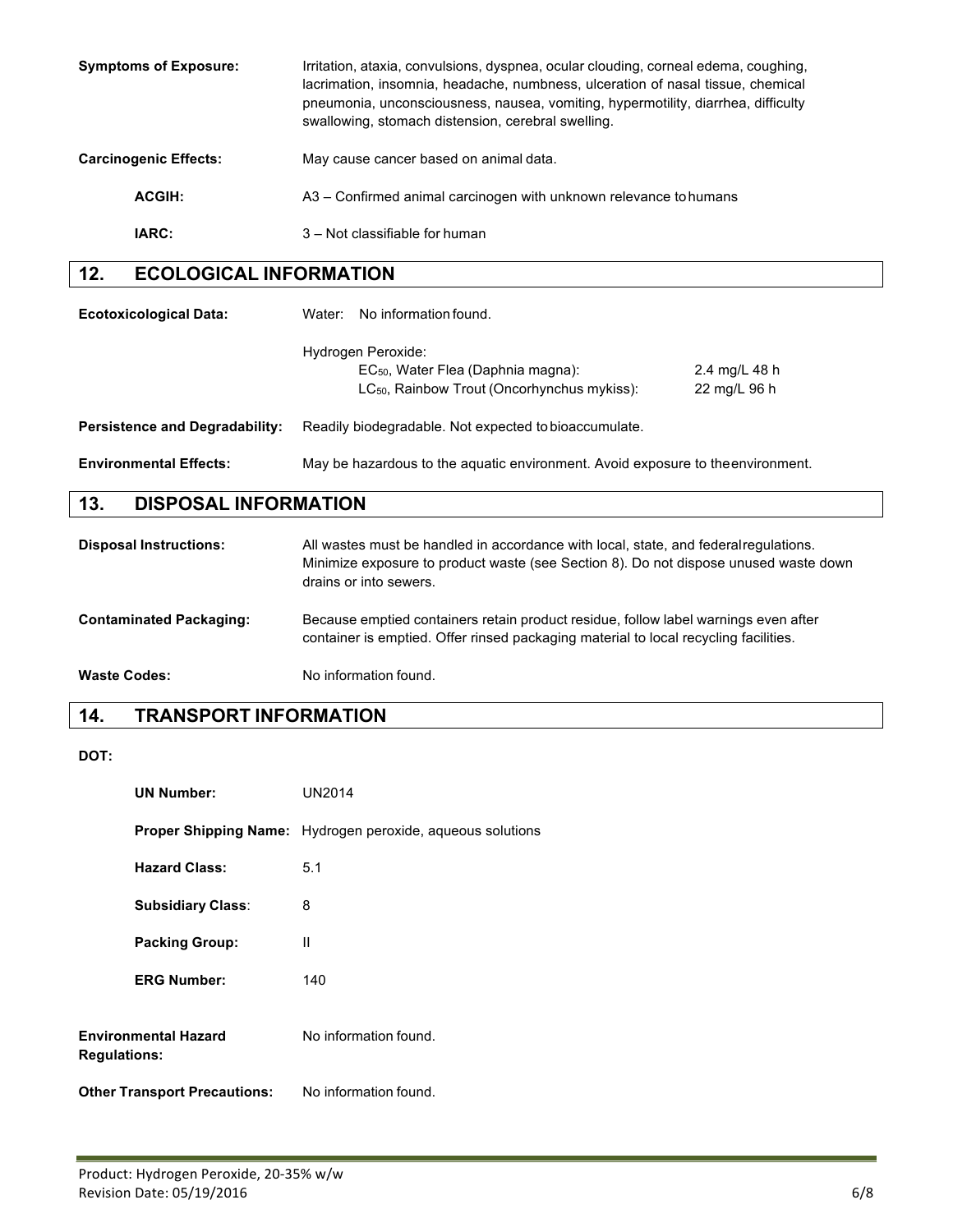#### **15. REGULATORY INFORMATION**

#### **U.S. Federal Regulations**:

| <b>OSHA:</b>           | This product is considered a "Hazardous Chemical" as defined by the OSHA Hazard<br>Communication Standard, 29 CFR 1910.1200. |
|------------------------|------------------------------------------------------------------------------------------------------------------------------|
| <b>TSCA Inventory:</b> | All components of this product are on the U.S. TSCA Inventory.                                                               |

#### **U.S. EPCRA (SARA Title III):**

| Section 302:             | No information found.            |               |
|--------------------------|----------------------------------|---------------|
| <b>Sections 311/312:</b> | <b>Hazard Category</b>           | List (Yes/No) |
|                          | Section 311 - Hazardous Chemical | Yes           |
|                          | Immediate Hazard                 | Yes           |
|                          | Delayed Hazard                   | No            |
|                          | Fire Hazard                      | Yes           |
|                          | Pressure Hazard                  | No            |
|                          | <b>Reactivity Hazard</b>         | No            |

**Section 313:** No information found.

#### **CERCLA Reportable Quantities:** No information found.

#### **International Inventories:**

| <b>Country or Region</b> | <b>Inventory Name</b>                                                     | On Inventory (Yes/No)* |
|--------------------------|---------------------------------------------------------------------------|------------------------|
| Australia                | Australian Inventory of Chemical Substances (AICS)                        | <b>Yes</b>             |
| Canada                   | Domestic Substances List (DSL)                                            | Yes                    |
| Canada                   | Non-Domestic Substances List (NDSL)                                       | No                     |
| China                    | Inventory of Existing Chemical Substances in China (IECSC)                | <b>Yes</b>             |
| Europe                   | European Inventory of Existing Commercial Chemical Substances<br>(EINECS) | Yes                    |
| Europe                   | European List of Notified Chemical Substances (ELINCS)                    | No                     |
| Japan                    | Inventory of Existing and New Chemical Substances (ENCS)                  | <b>Yes</b>             |
| Korea                    | Existing Chemicals List (ECL)                                             | Yes                    |
| Philippines              | Philippine Inventory of Chemicals and Chemical Substances (PICCS)         | Yes                    |

\*A "Yes" indicates that the listed component(s) of this product comply with the inventory requirements administered by the governing country(s).